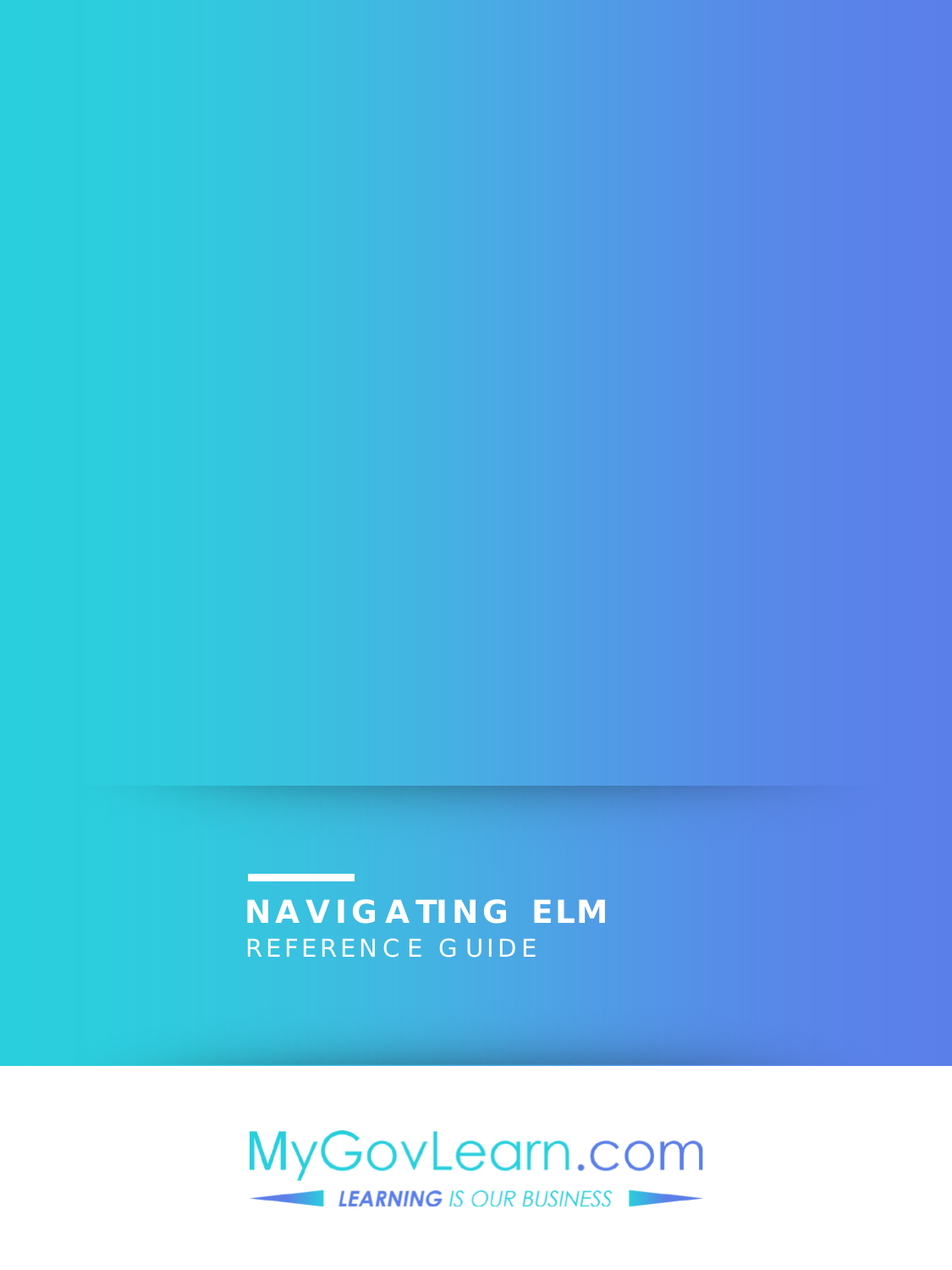NAVIGATING ELM

|                                                                                                                              | MYGOVLEARN WELCOME                                                                                                                                        |                                                                                                 |          |                                                                                                                                             |                  |  |
|------------------------------------------------------------------------------------------------------------------------------|-----------------------------------------------------------------------------------------------------------------------------------------------------------|-------------------------------------------------------------------------------------------------|----------|---------------------------------------------------------------------------------------------------------------------------------------------|------------------|--|
| <b>MY LEARNING</b><br>ig hare for Self-Paced<br>saming, Course<br>Catalog, Leamer History,<br>and more through My<br>saming. | INSTRUCTOR-<br>LED TRAINING<br>BY BLACKBOARD<br>Go hare for instructor-<br>Led franking and<br>Community of Practice<br>Networking through<br>Bigckbogrd. | LANGUAGE<br>Go here for Language<br>Training through the<br>Joint Language<br>University (JLU). | HEL<br>۵ | <b>MYGOVLEARN WELCOME</b><br>LED TRAINING<br>STANDBOARD.<br>College To Feburiers<br>Leaf Hammares<br>Communication of Hammar<br>share y fre | <b>APTORMADE</b> |  |
|                                                                                                                              | User ID<br>Password<br>Select a Language<br><b>English</b>                                                                                                | <b>ORACLE</b><br><b>PEOPLESOFT</b><br>Sign In<br>Enable Screen Reader Mode                      |          |                                                                                                                                             |                  |  |

**TO ACCESS ELM** Click on the My Learning icon on the MyGovLearn welcome page.

> A separate window open and displays the ELM login page. The Oracle PeopleSoft login page displays.

Enter your User ID and Password.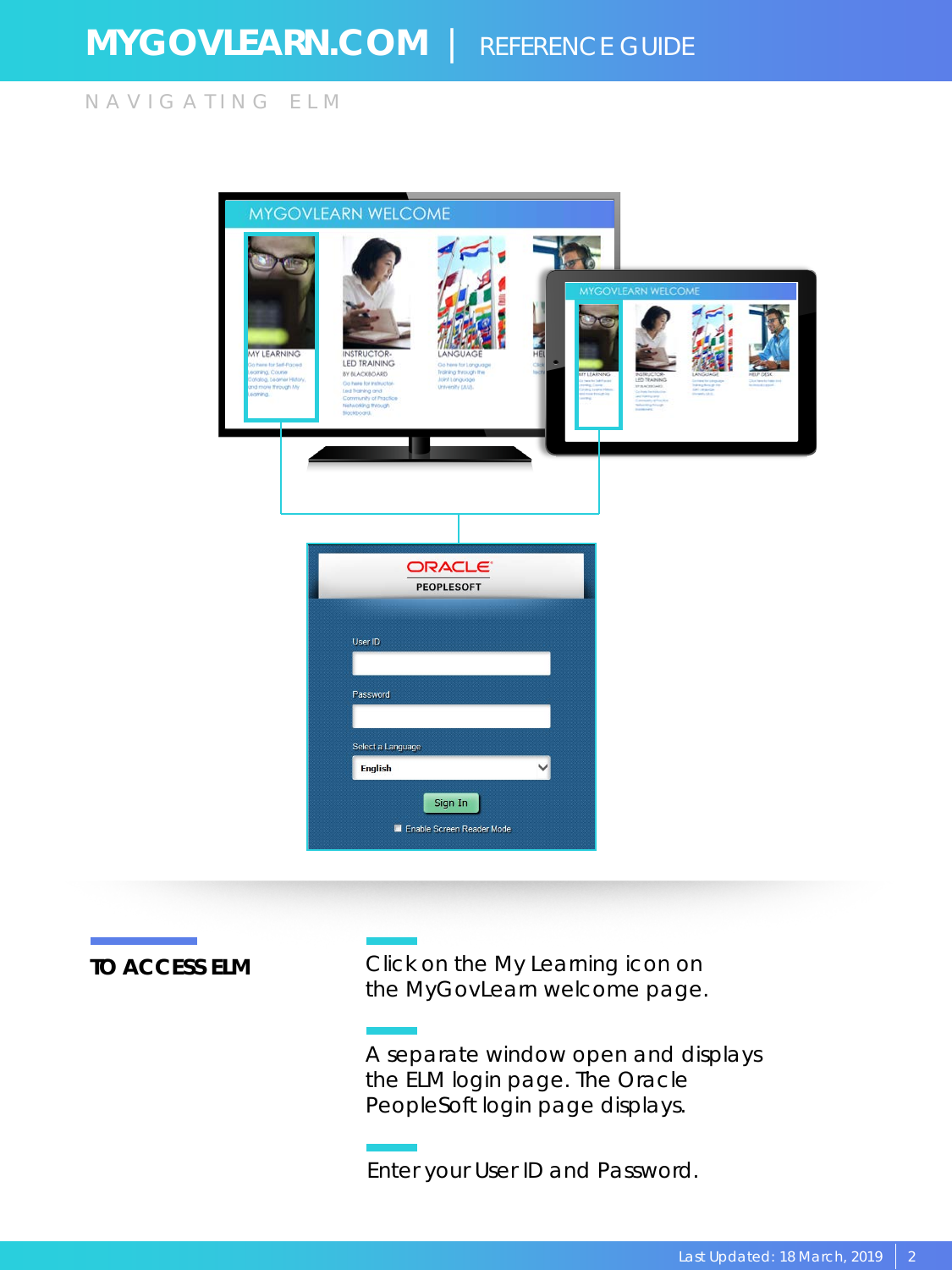### NAVIGATING ELM

|               | <b>ORACLE</b>                        | * Employee Self Service                   | $\bullet Q \bullet P : Q$                                        |
|---------------|--------------------------------------|-------------------------------------------|------------------------------------------------------------------|
|               | $\boxed{1}$                          | Learning                                  |                                                                  |
|               |                                      |                                           |                                                                  |
| <b>ORACLE</b> | 13972<br><b>Times in lines</b><br>Ŕ, | $\overline{\mathbf{3}}$<br>$\overline{2}$ | 5<br>$\overline{6}$<br>$\overline{4}$<br>$\left( 13\right)$<br>፡ |
|               |                                      |                                           |                                                                  |
|               |                                      |                                           |                                                                  |
|               |                                      |                                           |                                                                  |

### The fluid home page appears after login. This feature is beneficial when using mobile devices such a tablet.

### **1 Learning**

Tile displays by default and provides access to the My Learning and Find Learning pages.

Additional controls appear at the top of fluid pages:

| <b>CONTRACTOR</b>                                                                                              |  |
|----------------------------------------------------------------------------------------------------------------|--|
| and the state of the state of the state of the state of the state of the state of the state of the state of th |  |
| and the state of the state of the state of the state of the state of the state of the state of the state of th |  |
|                                                                                                                |  |

### **2 Home**

Click to return to the home page.

| <b>CONTRACTOR</b>           |  |
|-----------------------------|--|
| $\sim$<br><b>CONTRACTOR</b> |  |
|                             |  |

### **3 Search**

Click to search for a course.



### **4 Notifications**

Click to view alerts.



### Click to sign out of ELM and perform actions such as creating a favorite.

#### **6 NavBar** Click to view the ELM menu.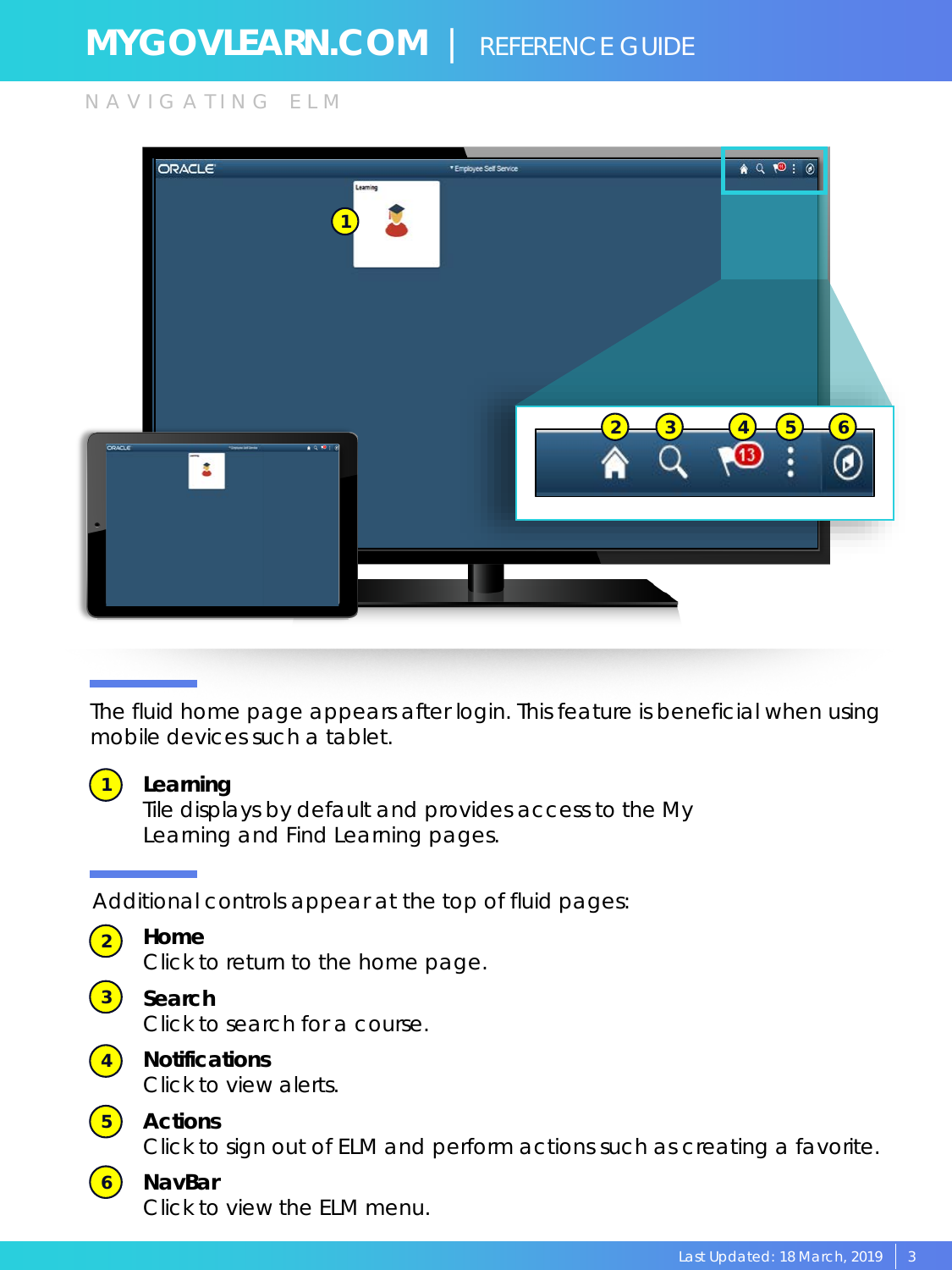NAVIGATING ELM

| Porsonalize Center#ILarout<br>Welcome, Joanna Smith<br>$\rightarrow$<br><b>Conce Links</b><br><b>Wy To Do List</b><br><b>Pediastra</b><br>P 1 University Available<br>C Search for Leasing<br>$0 +$<br>Unter a twinnid and solocithe Search button to initiate the salary.<br><b>D</b> <sup>1</sup> Woot Enrolled Learning<br><b>Q</b> Cettlcation<br>O.<br>Annual Physics Awareness for Employees<br><b><i>Adressed Secrits</i></b><br>٠<br>Learning Objectives<br>PRIV1001 to did - Wat-cased Training<br><b>THE By Current Learning</b><br>$0.9*$<br><b>Learning Plans</b><br>. Crost Akanness Chatenge<br>OAC1180, M - Web-based Flasking<br>West At Learning<br>Tripflosing in Persons Awareness Refresher<br>٠<br>pressing osses-date right rights<br>Title<br>Type<br><b>Roquired Dates</b><br>Doe Sele<br>Learch<br>Administrator Grick Links<br>$n +$<br>(U) Classification training Mechanics<br>í.<br>۰<br>Abrahabite Sicon<br>Web-basied Trusteez<br><b>BiProgress</b><br>CLAD1503_ckt-Web-based Training<br>æ<br>Manage Ladmer Rolated Tacks<br>ø<br><b>P</b> Find Learning<br>AN C Awayte Trod.<br><b>Lordinal</b><br>With-babad Training<br>ø<br><b>Mainten Catalog</b><br>Arbena Recognitor.<br>Webased Transing<br>Compared<br><b>New Exercise</b><br>ø<br>o<br>Oder Awareness Chat.<br>This-based Truining<br>Completed<br><b>Manage Learning Objectives</b><br>ø<br>AD Classification M.<br>Vine-based Training<br>Companie<br>čb)<br>Manuge Leoming Reports<br><b>JUPER Cybes Awareness Challenge</b><br>OAC220 - Web-bered Training<br>Ven N(8)<br>Administrative Support Cereograp Your Rasental SHEL<br><b>Wayteseng</b><br>222,01_201_32_sous - meb-haped<br>Abronouncements<br>$2 - 0 +$<br>Training<br>Rocords Management Annual Avianness Training<br>14 My Loarning Colember<br>0.97<br>e (in Current Announcements)<br>CLAS1700 Mr. Web baced Training<br>Clements of Classification and Harving<br>$\langle \mu \rangle$<br>February 2019<br>o.<br>CLAD1002.td - Web based Training<br>Les Learning Compliance<br>$0.9*$<br>Tal'<br>Mix<br>Time<br>Wed<br>Thu<br>560<br>Tel.<br>.C.C.Classification Marking Mechanics<br>CLASSED - Web-based Training<br>٠<br>z<br>ģ,<br>з<br>$\begin{array}{c} 0 \\ 0 \end{array}$<br>×<br>$\beta$<br>$\ddot{\rm s}$<br>Y.<br>There are no per sonalization callions set up for this pagelet. Select<br>PrintLeaning<br>10<br>11<br>12<br>11<br>14<br>15<br>16<br>chose Options list to sellusiues for the prompt fields.<br>21<br>$\bar{z}$<br>$23 -$<br>17<br>$12-$<br><b>TS</b><br>$20 -$<br>Choose Options<br>24<br>37<br>26<br>25<br>20<br><b>Teday</b> | Learning Home<br><b>SE Militarino</b><br>0.67<br>e.<br>$0.0*$<br><b>Dell</b> Manage Netfleatons | SE SIGNIFIERS LESINGS | <b>ORACLE</b> | <b>Learning Home</b> |            |
|-----------------------------------------------------------------------------------------------------------------------------------------------------------------------------------------------------------------------------------------------------------------------------------------------------------------------------------------------------------------------------------------------------------------------------------------------------------------------------------------------------------------------------------------------------------------------------------------------------------------------------------------------------------------------------------------------------------------------------------------------------------------------------------------------------------------------------------------------------------------------------------------------------------------------------------------------------------------------------------------------------------------------------------------------------------------------------------------------------------------------------------------------------------------------------------------------------------------------------------------------------------------------------------------------------------------------------------------------------------------------------------------------------------------------------------------------------------------------------------------------------------------------------------------------------------------------------------------------------------------------------------------------------------------------------------------------------------------------------------------------------------------------------------------------------------------------------------------------------------------------------------------------------------------------------------------------------------------------------------------------------------------------------------------------------------------------------------------------------------------------------------------------------------------------------------------------------------------------------------------------------------------------------------------------------------------------------------------------------------------------------------------------------------------------------------------------------------------------------------------------------------------------------------------------------------------------------------------------------------------------------|-------------------------------------------------------------------------------------------------|-----------------------|---------------|----------------------|------------|
|                                                                                                                                                                                                                                                                                                                                                                                                                                                                                                                                                                                                                                                                                                                                                                                                                                                                                                                                                                                                                                                                                                                                                                                                                                                                                                                                                                                                                                                                                                                                                                                                                                                                                                                                                                                                                                                                                                                                                                                                                                                                                                                                                                                                                                                                                                                                                                                                                                                                                                                                                                                                                             |                                                                                                 |                       |               |                      | $9 - 1466$ |
|                                                                                                                                                                                                                                                                                                                                                                                                                                                                                                                                                                                                                                                                                                                                                                                                                                                                                                                                                                                                                                                                                                                                                                                                                                                                                                                                                                                                                                                                                                                                                                                                                                                                                                                                                                                                                                                                                                                                                                                                                                                                                                                                                                                                                                                                                                                                                                                                                                                                                                                                                                                                                             |                                                                                                 |                       |               |                      | $0.6*$     |
|                                                                                                                                                                                                                                                                                                                                                                                                                                                                                                                                                                                                                                                                                                                                                                                                                                                                                                                                                                                                                                                                                                                                                                                                                                                                                                                                                                                                                                                                                                                                                                                                                                                                                                                                                                                                                                                                                                                                                                                                                                                                                                                                                                                                                                                                                                                                                                                                                                                                                                                                                                                                                             |                                                                                                 |                       |               |                      |            |
|                                                                                                                                                                                                                                                                                                                                                                                                                                                                                                                                                                                                                                                                                                                                                                                                                                                                                                                                                                                                                                                                                                                                                                                                                                                                                                                                                                                                                                                                                                                                                                                                                                                                                                                                                                                                                                                                                                                                                                                                                                                                                                                                                                                                                                                                                                                                                                                                                                                                                                                                                                                                                             |                                                                                                 |                       |               |                      |            |
|                                                                                                                                                                                                                                                                                                                                                                                                                                                                                                                                                                                                                                                                                                                                                                                                                                                                                                                                                                                                                                                                                                                                                                                                                                                                                                                                                                                                                                                                                                                                                                                                                                                                                                                                                                                                                                                                                                                                                                                                                                                                                                                                                                                                                                                                                                                                                                                                                                                                                                                                                                                                                             |                                                                                                 |                       |               |                      |            |
|                                                                                                                                                                                                                                                                                                                                                                                                                                                                                                                                                                                                                                                                                                                                                                                                                                                                                                                                                                                                                                                                                                                                                                                                                                                                                                                                                                                                                                                                                                                                                                                                                                                                                                                                                                                                                                                                                                                                                                                                                                                                                                                                                                                                                                                                                                                                                                                                                                                                                                                                                                                                                             |                                                                                                 |                       |               |                      |            |
|                                                                                                                                                                                                                                                                                                                                                                                                                                                                                                                                                                                                                                                                                                                                                                                                                                                                                                                                                                                                                                                                                                                                                                                                                                                                                                                                                                                                                                                                                                                                                                                                                                                                                                                                                                                                                                                                                                                                                                                                                                                                                                                                                                                                                                                                                                                                                                                                                                                                                                                                                                                                                             |                                                                                                 |                       |               |                      |            |
|                                                                                                                                                                                                                                                                                                                                                                                                                                                                                                                                                                                                                                                                                                                                                                                                                                                                                                                                                                                                                                                                                                                                                                                                                                                                                                                                                                                                                                                                                                                                                                                                                                                                                                                                                                                                                                                                                                                                                                                                                                                                                                                                                                                                                                                                                                                                                                                                                                                                                                                                                                                                                             |                                                                                                 |                       |               |                      |            |
|                                                                                                                                                                                                                                                                                                                                                                                                                                                                                                                                                                                                                                                                                                                                                                                                                                                                                                                                                                                                                                                                                                                                                                                                                                                                                                                                                                                                                                                                                                                                                                                                                                                                                                                                                                                                                                                                                                                                                                                                                                                                                                                                                                                                                                                                                                                                                                                                                                                                                                                                                                                                                             |                                                                                                 |                       |               |                      |            |
|                                                                                                                                                                                                                                                                                                                                                                                                                                                                                                                                                                                                                                                                                                                                                                                                                                                                                                                                                                                                                                                                                                                                                                                                                                                                                                                                                                                                                                                                                                                                                                                                                                                                                                                                                                                                                                                                                                                                                                                                                                                                                                                                                                                                                                                                                                                                                                                                                                                                                                                                                                                                                             |                                                                                                 |                       |               |                      |            |
|                                                                                                                                                                                                                                                                                                                                                                                                                                                                                                                                                                                                                                                                                                                                                                                                                                                                                                                                                                                                                                                                                                                                                                                                                                                                                                                                                                                                                                                                                                                                                                                                                                                                                                                                                                                                                                                                                                                                                                                                                                                                                                                                                                                                                                                                                                                                                                                                                                                                                                                                                                                                                             |                                                                                                 |                       |               |                      |            |
|                                                                                                                                                                                                                                                                                                                                                                                                                                                                                                                                                                                                                                                                                                                                                                                                                                                                                                                                                                                                                                                                                                                                                                                                                                                                                                                                                                                                                                                                                                                                                                                                                                                                                                                                                                                                                                                                                                                                                                                                                                                                                                                                                                                                                                                                                                                                                                                                                                                                                                                                                                                                                             |                                                                                                 |                       |               |                      |            |
|                                                                                                                                                                                                                                                                                                                                                                                                                                                                                                                                                                                                                                                                                                                                                                                                                                                                                                                                                                                                                                                                                                                                                                                                                                                                                                                                                                                                                                                                                                                                                                                                                                                                                                                                                                                                                                                                                                                                                                                                                                                                                                                                                                                                                                                                                                                                                                                                                                                                                                                                                                                                                             |                                                                                                 |                       |               |                      |            |
|                                                                                                                                                                                                                                                                                                                                                                                                                                                                                                                                                                                                                                                                                                                                                                                                                                                                                                                                                                                                                                                                                                                                                                                                                                                                                                                                                                                                                                                                                                                                                                                                                                                                                                                                                                                                                                                                                                                                                                                                                                                                                                                                                                                                                                                                                                                                                                                                                                                                                                                                                                                                                             |                                                                                                 |                       |               |                      |            |
|                                                                                                                                                                                                                                                                                                                                                                                                                                                                                                                                                                                                                                                                                                                                                                                                                                                                                                                                                                                                                                                                                                                                                                                                                                                                                                                                                                                                                                                                                                                                                                                                                                                                                                                                                                                                                                                                                                                                                                                                                                                                                                                                                                                                                                                                                                                                                                                                                                                                                                                                                                                                                             |                                                                                                 |                       |               |                      |            |
|                                                                                                                                                                                                                                                                                                                                                                                                                                                                                                                                                                                                                                                                                                                                                                                                                                                                                                                                                                                                                                                                                                                                                                                                                                                                                                                                                                                                                                                                                                                                                                                                                                                                                                                                                                                                                                                                                                                                                                                                                                                                                                                                                                                                                                                                                                                                                                                                                                                                                                                                                                                                                             |                                                                                                 |                       |               |                      |            |
|                                                                                                                                                                                                                                                                                                                                                                                                                                                                                                                                                                                                                                                                                                                                                                                                                                                                                                                                                                                                                                                                                                                                                                                                                                                                                                                                                                                                                                                                                                                                                                                                                                                                                                                                                                                                                                                                                                                                                                                                                                                                                                                                                                                                                                                                                                                                                                                                                                                                                                                                                                                                                             |                                                                                                 |                       |               |                      |            |
|                                                                                                                                                                                                                                                                                                                                                                                                                                                                                                                                                                                                                                                                                                                                                                                                                                                                                                                                                                                                                                                                                                                                                                                                                                                                                                                                                                                                                                                                                                                                                                                                                                                                                                                                                                                                                                                                                                                                                                                                                                                                                                                                                                                                                                                                                                                                                                                                                                                                                                                                                                                                                             |                                                                                                 |                       |               |                      |            |
|                                                                                                                                                                                                                                                                                                                                                                                                                                                                                                                                                                                                                                                                                                                                                                                                                                                                                                                                                                                                                                                                                                                                                                                                                                                                                                                                                                                                                                                                                                                                                                                                                                                                                                                                                                                                                                                                                                                                                                                                                                                                                                                                                                                                                                                                                                                                                                                                                                                                                                                                                                                                                             |                                                                                                 |                       |               |                      |            |
|                                                                                                                                                                                                                                                                                                                                                                                                                                                                                                                                                                                                                                                                                                                                                                                                                                                                                                                                                                                                                                                                                                                                                                                                                                                                                                                                                                                                                                                                                                                                                                                                                                                                                                                                                                                                                                                                                                                                                                                                                                                                                                                                                                                                                                                                                                                                                                                                                                                                                                                                                                                                                             |                                                                                                 |                       |               |                      |            |
|                                                                                                                                                                                                                                                                                                                                                                                                                                                                                                                                                                                                                                                                                                                                                                                                                                                                                                                                                                                                                                                                                                                                                                                                                                                                                                                                                                                                                                                                                                                                                                                                                                                                                                                                                                                                                                                                                                                                                                                                                                                                                                                                                                                                                                                                                                                                                                                                                                                                                                                                                                                                                             |                                                                                                 |                       |               |                      |            |
|                                                                                                                                                                                                                                                                                                                                                                                                                                                                                                                                                                                                                                                                                                                                                                                                                                                                                                                                                                                                                                                                                                                                                                                                                                                                                                                                                                                                                                                                                                                                                                                                                                                                                                                                                                                                                                                                                                                                                                                                                                                                                                                                                                                                                                                                                                                                                                                                                                                                                                                                                                                                                             |                                                                                                 |                       |               |                      |            |
|                                                                                                                                                                                                                                                                                                                                                                                                                                                                                                                                                                                                                                                                                                                                                                                                                                                                                                                                                                                                                                                                                                                                                                                                                                                                                                                                                                                                                                                                                                                                                                                                                                                                                                                                                                                                                                                                                                                                                                                                                                                                                                                                                                                                                                                                                                                                                                                                                                                                                                                                                                                                                             |                                                                                                 |                       |               |                      |            |
|                                                                                                                                                                                                                                                                                                                                                                                                                                                                                                                                                                                                                                                                                                                                                                                                                                                                                                                                                                                                                                                                                                                                                                                                                                                                                                                                                                                                                                                                                                                                                                                                                                                                                                                                                                                                                                                                                                                                                                                                                                                                                                                                                                                                                                                                                                                                                                                                                                                                                                                                                                                                                             |                                                                                                 |                       |               |                      |            |
|                                                                                                                                                                                                                                                                                                                                                                                                                                                                                                                                                                                                                                                                                                                                                                                                                                                                                                                                                                                                                                                                                                                                                                                                                                                                                                                                                                                                                                                                                                                                                                                                                                                                                                                                                                                                                                                                                                                                                                                                                                                                                                                                                                                                                                                                                                                                                                                                                                                                                                                                                                                                                             |                                                                                                 |                       |               |                      |            |
|                                                                                                                                                                                                                                                                                                                                                                                                                                                                                                                                                                                                                                                                                                                                                                                                                                                                                                                                                                                                                                                                                                                                                                                                                                                                                                                                                                                                                                                                                                                                                                                                                                                                                                                                                                                                                                                                                                                                                                                                                                                                                                                                                                                                                                                                                                                                                                                                                                                                                                                                                                                                                             |                                                                                                 |                       |               |                      |            |
|                                                                                                                                                                                                                                                                                                                                                                                                                                                                                                                                                                                                                                                                                                                                                                                                                                                                                                                                                                                                                                                                                                                                                                                                                                                                                                                                                                                                                                                                                                                                                                                                                                                                                                                                                                                                                                                                                                                                                                                                                                                                                                                                                                                                                                                                                                                                                                                                                                                                                                                                                                                                                             |                                                                                                 |                       |               |                      |            |
|                                                                                                                                                                                                                                                                                                                                                                                                                                                                                                                                                                                                                                                                                                                                                                                                                                                                                                                                                                                                                                                                                                                                                                                                                                                                                                                                                                                                                                                                                                                                                                                                                                                                                                                                                                                                                                                                                                                                                                                                                                                                                                                                                                                                                                                                                                                                                                                                                                                                                                                                                                                                                             |                                                                                                 |                       |               |                      |            |
|                                                                                                                                                                                                                                                                                                                                                                                                                                                                                                                                                                                                                                                                                                                                                                                                                                                                                                                                                                                                                                                                                                                                                                                                                                                                                                                                                                                                                                                                                                                                                                                                                                                                                                                                                                                                                                                                                                                                                                                                                                                                                                                                                                                                                                                                                                                                                                                                                                                                                                                                                                                                                             |                                                                                                 |                       |               |                      |            |
|                                                                                                                                                                                                                                                                                                                                                                                                                                                                                                                                                                                                                                                                                                                                                                                                                                                                                                                                                                                                                                                                                                                                                                                                                                                                                                                                                                                                                                                                                                                                                                                                                                                                                                                                                                                                                                                                                                                                                                                                                                                                                                                                                                                                                                                                                                                                                                                                                                                                                                                                                                                                                             |                                                                                                 |                       |               |                      |            |

The Learning Home is a dashboard view of information and a way to quickly navigate to a page.

#### **Quick Links**

pagelet displays the most frequently accessed pages (ex: My Learning).

#### **Search**

for Learning pagelet provides the ability to search for a course in the catalog.

### **My Current Learning**

pagelet lists current training. Click the Launch button next to the listed course to view the training.

#### **New Learning**

pagelet displays training that as been recently added to the course catalog.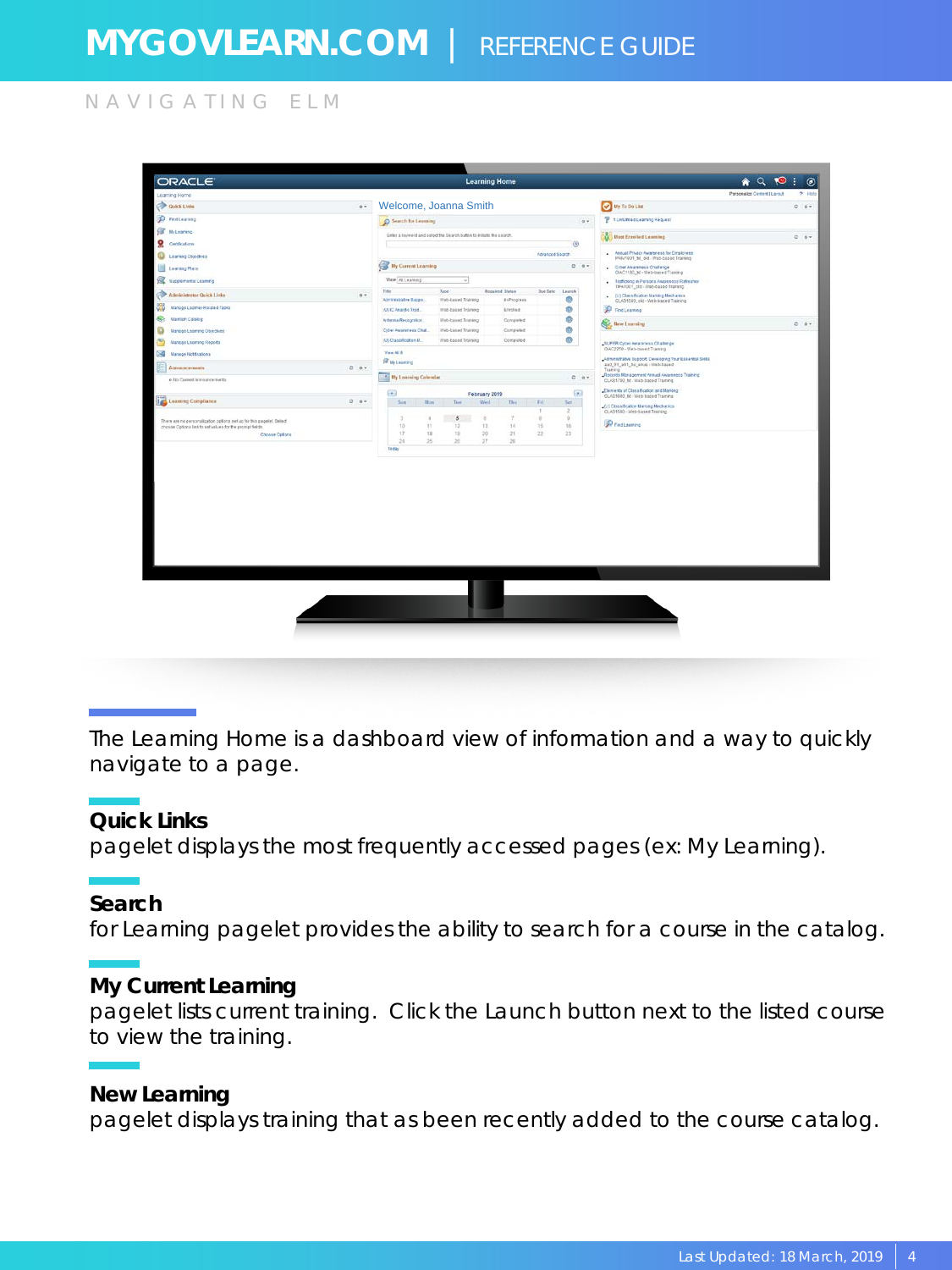### NAVIGATING ELM

| Enter Search Keyword<br>$\mathbf{S}$<br>Advanced Search<br>$\overline{2}$<br>$\overline{3}$<br>ad Learning<br><b>K Learning</b><br>Advanced Search<br><b>Use Buick Keyword</b><br>2   Mality Advanced Sweets<br>Q<br>Learning Calegory<br>- Learning Type<br>$\mathfrak{a}$<br>Mandaton Courses @<br>Tox 34<br><b>Web Bacod Training</b><br><b>Banach reads</b><br>$\overline{a}$<br>Lights<br>$=$ Category<br>Cyber Awareness Challenge<br>Ħ<br>$\Xi$ or<br><b>Bars latest</b><br><b>CAC-Mextery Treng</b><br><b>Bismerstan</b><br><b>CLCC-Medidas Trerey</b><br>COMma meching school<br><b>Dist</b><br><b>OPSE</b> - Manienry Transmy<br>"Thiractes Vessel" The capace not advanced to future desertation a polici share. To other consecuent, A.L. pape (economist) becaused. Web per to OACYON The copyright map the separate<br><b>TPA-Meximizy Training</b><br>CoinsPrague Date<br>Traffcking in Persons Awareness Refresher<br>$0$ Come $x + 1 + 1$<br>- Upcoming Classes<br><b>Couriston</b><br>1 (thing nuclear chees)<br>Найдой Укова, ""DOCLAMBE". Вы жива выш от сатак во Гео Ох сарак. Владеей. Вы манету соглась первар ата марк воздерждат нажна най внизи от вышему респу вы на<br>trying<br>$\mathbb Q$<br>leature<br>OFSEC Fungenerates<br>- Rating<br>u.<br><b>B Cure Irms 6 6</b><br>$\alpha$<br>Leguage<br><b>Conting</b><br>13 Main a man base in hairs<br>This course is not authorized by futbook to announce or public reliance. This cause is enough the preside fectual explanation and belowd system with a basic tensorbing of OPSEC and have been implembenessed as<br>$\mathbf{Q}$<br>Learning Chiestron<br><b>Cyber Awareness Challenge</b><br><b>BONN HEEEE</b><br>1 China Authors Ulara<br>Set Vision : Shikone to DISCTIN . This cause ment the readments for aread Opratoral Information Assesses (A) offering accorded as togeted by OVD Dracted WINT, "Cylin Assesses October (et Fusion<br>$_{\rm{Oup}}$<br>No FICAR Art Training<br><b>Boneverse</b><br>1 Okean to day choic<br>This course is not authorized to futher Suservicescore public relates. This mediatest training course printed assess with the background and payment and modulation of Federal Circums and double-transitions and<br>Interactive Version ****DISCLAMER**** This version does not contain the Test Cut option VWRNNS: This training contains language and images depicting physical violence and sexual violence to accurately portray the na<br>Vew additional details about the course such as objectives met and equivalents<br>□ Ⅲ<br>- Self-paced Offering<br>Web-based Training<br><b>Confinent</b> is open<br>Code TPA1001<br>Enroll |                                                                                            |  |
|--------------------------------------------------------------------------------------------------------------------------------------------------------------------------------------------------------------------------------------------------------------------------------------------------------------------------------------------------------------------------------------------------------------------------------------------------------------------------------------------------------------------------------------------------------------------------------------------------------------------------------------------------------------------------------------------------------------------------------------------------------------------------------------------------------------------------------------------------------------------------------------------------------------------------------------------------------------------------------------------------------------------------------------------------------------------------------------------------------------------------------------------------------------------------------------------------------------------------------------------------------------------------------------------------------------------------------------------------------------------------------------------------------------------------------------------------------------------------------------------------------------------------------------------------------------------------------------------------------------------------------------------------------------------------------------------------------------------------------------------------------------------------------------------------------------------------------------------------------------------------------------------------------------------------------------------------------------------------------------------------------------------------------------------------------------------------------------------------------------------------------------------------------------------------------------------------------------------------------------------------------------------------------------------------------------------------------------------------------------------------------------------------------------------------------------------------------------------------------------------------------------------------------------------------------------------------------------------------------------------------------------------------------------------|--------------------------------------------------------------------------------------------|--|
|                                                                                                                                                                                                                                                                                                                                                                                                                                                                                                                                                                                                                                                                                                                                                                                                                                                                                                                                                                                                                                                                                                                                                                                                                                                                                                                                                                                                                                                                                                                                                                                                                                                                                                                                                                                                                                                                                                                                                                                                                                                                                                                                                                                                                                                                                                                                                                                                                                                                                                                                                                                                                                                                    | <b>Find Learning</b>                                                                       |  |
|                                                                                                                                                                                                                                                                                                                                                                                                                                                                                                                                                                                                                                                                                                                                                                                                                                                                                                                                                                                                                                                                                                                                                                                                                                                                                                                                                                                                                                                                                                                                                                                                                                                                                                                                                                                                                                                                                                                                                                                                                                                                                                                                                                                                                                                                                                                                                                                                                                                                                                                                                                                                                                                                    |                                                                                            |  |
|                                                                                                                                                                                                                                                                                                                                                                                                                                                                                                                                                                                                                                                                                                                                                                                                                                                                                                                                                                                                                                                                                                                                                                                                                                                                                                                                                                                                                                                                                                                                                                                                                                                                                                                                                                                                                                                                                                                                                                                                                                                                                                                                                                                                                                                                                                                                                                                                                                                                                                                                                                                                                                                                    |                                                                                            |  |
|                                                                                                                                                                                                                                                                                                                                                                                                                                                                                                                                                                                                                                                                                                                                                                                                                                                                                                                                                                                                                                                                                                                                                                                                                                                                                                                                                                                                                                                                                                                                                                                                                                                                                                                                                                                                                                                                                                                                                                                                                                                                                                                                                                                                                                                                                                                                                                                                                                                                                                                                                                                                                                                                    |                                                                                            |  |
|                                                                                                                                                                                                                                                                                                                                                                                                                                                                                                                                                                                                                                                                                                                                                                                                                                                                                                                                                                                                                                                                                                                                                                                                                                                                                                                                                                                                                                                                                                                                                                                                                                                                                                                                                                                                                                                                                                                                                                                                                                                                                                                                                                                                                                                                                                                                                                                                                                                                                                                                                                                                                                                                    | Censel                                                                                     |  |
|                                                                                                                                                                                                                                                                                                                                                                                                                                                                                                                                                                                                                                                                                                                                                                                                                                                                                                                                                                                                                                                                                                                                                                                                                                                                                                                                                                                                                                                                                                                                                                                                                                                                                                                                                                                                                                                                                                                                                                                                                                                                                                                                                                                                                                                                                                                                                                                                                                                                                                                                                                                                                                                                    |                                                                                            |  |
|                                                                                                                                                                                                                                                                                                                                                                                                                                                                                                                                                                                                                                                                                                                                                                                                                                                                                                                                                                                                                                                                                                                                                                                                                                                                                                                                                                                                                                                                                                                                                                                                                                                                                                                                                                                                                                                                                                                                                                                                                                                                                                                                                                                                                                                                                                                                                                                                                                                                                                                                                                                                                                                                    |                                                                                            |  |
|                                                                                                                                                                                                                                                                                                                                                                                                                                                                                                                                                                                                                                                                                                                                                                                                                                                                                                                                                                                                                                                                                                                                                                                                                                                                                                                                                                                                                                                                                                                                                                                                                                                                                                                                                                                                                                                                                                                                                                                                                                                                                                                                                                                                                                                                                                                                                                                                                                                                                                                                                                                                                                                                    |                                                                                            |  |
|                                                                                                                                                                                                                                                                                                                                                                                                                                                                                                                                                                                                                                                                                                                                                                                                                                                                                                                                                                                                                                                                                                                                                                                                                                                                                                                                                                                                                                                                                                                                                                                                                                                                                                                                                                                                                                                                                                                                                                                                                                                                                                                                                                                                                                                                                                                                                                                                                                                                                                                                                                                                                                                                    |                                                                                            |  |
|                                                                                                                                                                                                                                                                                                                                                                                                                                                                                                                                                                                                                                                                                                                                                                                                                                                                                                                                                                                                                                                                                                                                                                                                                                                                                                                                                                                                                                                                                                                                                                                                                                                                                                                                                                                                                                                                                                                                                                                                                                                                                                                                                                                                                                                                                                                                                                                                                                                                                                                                                                                                                                                                    |                                                                                            |  |
|                                                                                                                                                                                                                                                                                                                                                                                                                                                                                                                                                                                                                                                                                                                                                                                                                                                                                                                                                                                                                                                                                                                                                                                                                                                                                                                                                                                                                                                                                                                                                                                                                                                                                                                                                                                                                                                                                                                                                                                                                                                                                                                                                                                                                                                                                                                                                                                                                                                                                                                                                                                                                                                                    |                                                                                            |  |
|                                                                                                                                                                                                                                                                                                                                                                                                                                                                                                                                                                                                                                                                                                                                                                                                                                                                                                                                                                                                                                                                                                                                                                                                                                                                                                                                                                                                                                                                                                                                                                                                                                                                                                                                                                                                                                                                                                                                                                                                                                                                                                                                                                                                                                                                                                                                                                                                                                                                                                                                                                                                                                                                    |                                                                                            |  |
|                                                                                                                                                                                                                                                                                                                                                                                                                                                                                                                                                                                                                                                                                                                                                                                                                                                                                                                                                                                                                                                                                                                                                                                                                                                                                                                                                                                                                                                                                                                                                                                                                                                                                                                                                                                                                                                                                                                                                                                                                                                                                                                                                                                                                                                                                                                                                                                                                                                                                                                                                                                                                                                                    |                                                                                            |  |
|                                                                                                                                                                                                                                                                                                                                                                                                                                                                                                                                                                                                                                                                                                                                                                                                                                                                                                                                                                                                                                                                                                                                                                                                                                                                                                                                                                                                                                                                                                                                                                                                                                                                                                                                                                                                                                                                                                                                                                                                                                                                                                                                                                                                                                                                                                                                                                                                                                                                                                                                                                                                                                                                    |                                                                                            |  |
|                                                                                                                                                                                                                                                                                                                                                                                                                                                                                                                                                                                                                                                                                                                                                                                                                                                                                                                                                                                                                                                                                                                                                                                                                                                                                                                                                                                                                                                                                                                                                                                                                                                                                                                                                                                                                                                                                                                                                                                                                                                                                                                                                                                                                                                                                                                                                                                                                                                                                                                                                                                                                                                                    |                                                                                            |  |
|                                                                                                                                                                                                                                                                                                                                                                                                                                                                                                                                                                                                                                                                                                                                                                                                                                                                                                                                                                                                                                                                                                                                                                                                                                                                                                                                                                                                                                                                                                                                                                                                                                                                                                                                                                                                                                                                                                                                                                                                                                                                                                                                                                                                                                                                                                                                                                                                                                                                                                                                                                                                                                                                    |                                                                                            |  |
|                                                                                                                                                                                                                                                                                                                                                                                                                                                                                                                                                                                                                                                                                                                                                                                                                                                                                                                                                                                                                                                                                                                                                                                                                                                                                                                                                                                                                                                                                                                                                                                                                                                                                                                                                                                                                                                                                                                                                                                                                                                                                                                                                                                                                                                                                                                                                                                                                                                                                                                                                                                                                                                                    |                                                                                            |  |
|                                                                                                                                                                                                                                                                                                                                                                                                                                                                                                                                                                                                                                                                                                                                                                                                                                                                                                                                                                                                                                                                                                                                                                                                                                                                                                                                                                                                                                                                                                                                                                                                                                                                                                                                                                                                                                                                                                                                                                                                                                                                                                                                                                                                                                                                                                                                                                                                                                                                                                                                                                                                                                                                    |                                                                                            |  |
|                                                                                                                                                                                                                                                                                                                                                                                                                                                                                                                                                                                                                                                                                                                                                                                                                                                                                                                                                                                                                                                                                                                                                                                                                                                                                                                                                                                                                                                                                                                                                                                                                                                                                                                                                                                                                                                                                                                                                                                                                                                                                                                                                                                                                                                                                                                                                                                                                                                                                                                                                                                                                                                                    |                                                                                            |  |
|                                                                                                                                                                                                                                                                                                                                                                                                                                                                                                                                                                                                                                                                                                                                                                                                                                                                                                                                                                                                                                                                                                                                                                                                                                                                                                                                                                                                                                                                                                                                                                                                                                                                                                                                                                                                                                                                                                                                                                                                                                                                                                                                                                                                                                                                                                                                                                                                                                                                                                                                                                                                                                                                    |                                                                                            |  |
|                                                                                                                                                                                                                                                                                                                                                                                                                                                                                                                                                                                                                                                                                                                                                                                                                                                                                                                                                                                                                                                                                                                                                                                                                                                                                                                                                                                                                                                                                                                                                                                                                                                                                                                                                                                                                                                                                                                                                                                                                                                                                                                                                                                                                                                                                                                                                                                                                                                                                                                                                                                                                                                                    | Trafficking in Persons Awareness Refresher<br>Course <i>shink</i><br>Add to Learning Plan. |  |
|                                                                                                                                                                                                                                                                                                                                                                                                                                                                                                                                                                                                                                                                                                                                                                                                                                                                                                                                                                                                                                                                                                                                                                                                                                                                                                                                                                                                                                                                                                                                                                                                                                                                                                                                                                                                                                                                                                                                                                                                                                                                                                                                                                                                                                                                                                                                                                                                                                                                                                                                                                                                                                                                    | Course Description                                                                         |  |
|                                                                                                                                                                                                                                                                                                                                                                                                                                                                                                                                                                                                                                                                                                                                                                                                                                                                                                                                                                                                                                                                                                                                                                                                                                                                                                                                                                                                                                                                                                                                                                                                                                                                                                                                                                                                                                                                                                                                                                                                                                                                                                                                                                                                                                                                                                                                                                                                                                                                                                                                                                                                                                                                    |                                                                                            |  |
|                                                                                                                                                                                                                                                                                                                                                                                                                                                                                                                                                                                                                                                                                                                                                                                                                                                                                                                                                                                                                                                                                                                                                                                                                                                                                                                                                                                                                                                                                                                                                                                                                                                                                                                                                                                                                                                                                                                                                                                                                                                                                                                                                                                                                                                                                                                                                                                                                                                                                                                                                                                                                                                                    |                                                                                            |  |
|                                                                                                                                                                                                                                                                                                                                                                                                                                                                                                                                                                                                                                                                                                                                                                                                                                                                                                                                                                                                                                                                                                                                                                                                                                                                                                                                                                                                                                                                                                                                                                                                                                                                                                                                                                                                                                                                                                                                                                                                                                                                                                                                                                                                                                                                                                                                                                                                                                                                                                                                                                                                                                                                    | <b>Enrollment Options</b>                                                                  |  |
|                                                                                                                                                                                                                                                                                                                                                                                                                                                                                                                                                                                                                                                                                                                                                                                                                                                                                                                                                                                                                                                                                                                                                                                                                                                                                                                                                                                                                                                                                                                                                                                                                                                                                                                                                                                                                                                                                                                                                                                                                                                                                                                                                                                                                                                                                                                                                                                                                                                                                                                                                                                                                                                                    | To complete this course, enroll in one of the following offerings:                         |  |
|                                                                                                                                                                                                                                                                                                                                                                                                                                                                                                                                                                                                                                                                                                                                                                                                                                                                                                                                                                                                                                                                                                                                                                                                                                                                                                                                                                                                                                                                                                                                                                                                                                                                                                                                                                                                                                                                                                                                                                                                                                                                                                                                                                                                                                                                                                                                                                                                                                                                                                                                                                                                                                                                    |                                                                                            |  |
|                                                                                                                                                                                                                                                                                                                                                                                                                                                                                                                                                                                                                                                                                                                                                                                                                                                                                                                                                                                                                                                                                                                                                                                                                                                                                                                                                                                                                                                                                                                                                                                                                                                                                                                                                                                                                                                                                                                                                                                                                                                                                                                                                                                                                                                                                                                                                                                                                                                                                                                                                                                                                                                                    |                                                                                            |  |
|                                                                                                                                                                                                                                                                                                                                                                                                                                                                                                                                                                                                                                                                                                                                                                                                                                                                                                                                                                                                                                                                                                                                                                                                                                                                                                                                                                                                                                                                                                                                                                                                                                                                                                                                                                                                                                                                                                                                                                                                                                                                                                                                                                                                                                                                                                                                                                                                                                                                                                                                                                                                                                                                    |                                                                                            |  |
|                                                                                                                                                                                                                                                                                                                                                                                                                                                                                                                                                                                                                                                                                                                                                                                                                                                                                                                                                                                                                                                                                                                                                                                                                                                                                                                                                                                                                                                                                                                                                                                                                                                                                                                                                                                                                                                                                                                                                                                                                                                                                                                                                                                                                                                                                                                                                                                                                                                                                                                                                                                                                                                                    |                                                                                            |  |
|                                                                                                                                                                                                                                                                                                                                                                                                                                                                                                                                                                                                                                                                                                                                                                                                                                                                                                                                                                                                                                                                                                                                                                                                                                                                                                                                                                                                                                                                                                                                                                                                                                                                                                                                                                                                                                                                                                                                                                                                                                                                                                                                                                                                                                                                                                                                                                                                                                                                                                                                                                                                                                                                    |                                                                                            |  |
|                                                                                                                                                                                                                                                                                                                                                                                                                                                                                                                                                                                                                                                                                                                                                                                                                                                                                                                                                                                                                                                                                                                                                                                                                                                                                                                                                                                                                                                                                                                                                                                                                                                                                                                                                                                                                                                                                                                                                                                                                                                                                                                                                                                                                                                                                                                                                                                                                                                                                                                                                                                                                                                                    |                                                                                            |  |
|                                                                                                                                                                                                                                                                                                                                                                                                                                                                                                                                                                                                                                                                                                                                                                                                                                                                                                                                                                                                                                                                                                                                                                                                                                                                                                                                                                                                                                                                                                                                                                                                                                                                                                                                                                                                                                                                                                                                                                                                                                                                                                                                                                                                                                                                                                                                                                                                                                                                                                                                                                                                                                                                    |                                                                                            |  |
|                                                                                                                                                                                                                                                                                                                                                                                                                                                                                                                                                                                                                                                                                                                                                                                                                                                                                                                                                                                                                                                                                                                                                                                                                                                                                                                                                                                                                                                                                                                                                                                                                                                                                                                                                                                                                                                                                                                                                                                                                                                                                                                                                                                                                                                                                                                                                                                                                                                                                                                                                                                                                                                                    |                                                                                            |  |

- **1** Use the **Find Learning** feature to quickly search for a course by keyword.
- **2** Click the **Advanced Search** link to find a course using multiple search criteria.
- **3** The **course catalog** lists all available training. Learners can filter by category or learning type.
- **4** Click the **Course Name** link displays another page with additional details about the training.

Clicking the **Enroll** link adds the training to your learning.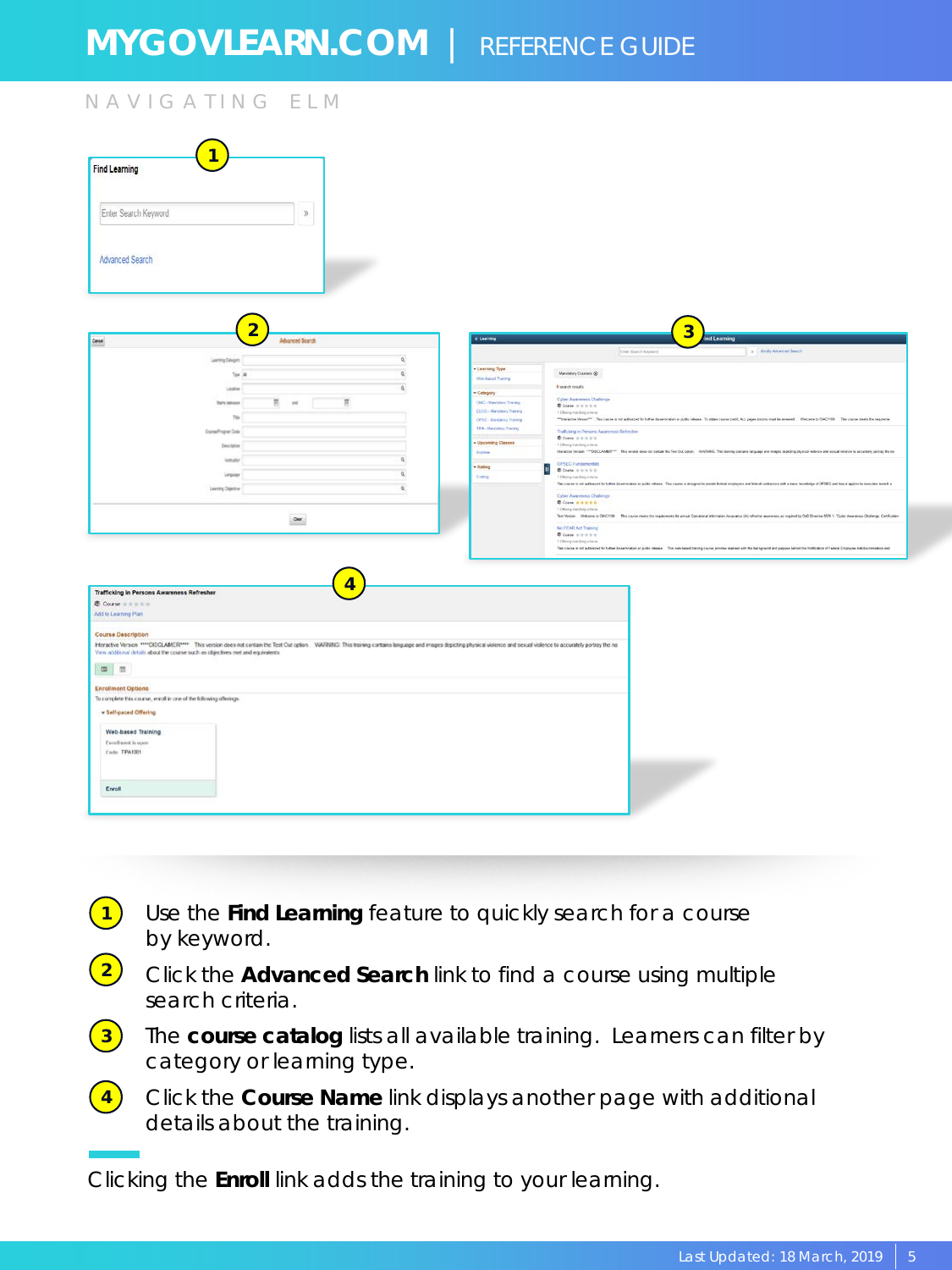### NAVIGATING ELM

#### *My Learning (Fluid View)* **My Learning** C Learning Current Planned History **Current Learning**  $\Xi$ ET CI/OPSEC/Unauthorized Disclosur... (U) IC Analytic Tradecraft Standar... Administrative Support: Developin... **Web-based Training Web-based Training Web-based Training**  $\mathsf{F}$  Enrolled  $F$  Enrolled <del>■</del> In-Progress Launch | Drop Launch | Drop Launch | Drop

### *My Learning (Classic View)*

| <b>My Learning</b>                                                |                    |                |            | <b>TIM</b> View Calendar | Request New Learning | Learning Home               |
|-------------------------------------------------------------------|--------------------|----------------|------------|--------------------------|----------------------|-----------------------------|
| LRNADMIN1                                                         |                    |                |            |                          |                      |                             |
| All learning - any status, type or date<br>"View                  | $\omega$<br>Go     |                |            |                          |                      |                             |
| My Learning                                                       |                    |                |            |                          |                      |                             |
| 羁                                                                 |                    |                |            |                          |                      | $1-9$ of $9 -$<br>×         |
| Title                                                             | Type               | <b>Stature</b> | Date       | Launch                   | <b>Action</b>        | <b>My Ratings</b><br>Print. |
| Administrative Support Developing Your Essential<br><b>Skills</b> | Web-based Training | In-Progress    | 02/04/2019 | ®                        | Drop                 | *****                       |
| CI/OPSEC/Unauthorized Disclosure Refresher                        | Web-based Training | Enrolled       | 02/05/2019 | $^{\circ}$               | Drop                 | *****                       |
| (U) IC Analytic Tradecraft Standards Overview                     | Web-based Training | Enrolled       | 02/01/2019 | $^{\circ}$               | Drop                 | *****                       |
| Cyber Awareness Challenge                                         | Web-based Training | Completed      | 02/04/2019 | ®                        | Review               | éis<br>*****                |
| MATH1030 Workbook Solutions                                       | Web-based Training | Completed      | 02/04/2019 | Ø                        | Review               | ä<br>*****                  |
| Antenna Recognition and Radio Wave Propagation.                   | Web-based Training | Completed      | 01/29/2019 | $^{\circ}$               | <b>Review</b>        | *****                       |
| (U) Classification Marking Mechanics                              | Web-based Training | Completed      | 11/28/2018 | $\circledcirc$           | <b>Review</b>        | 器<br>*****                  |
| Cyber Awareness Challenge                                         | Web-based Training | <b>Dropped</b> | 02/04/2019 |                          |                      | *****                       |
| Self Motivation                                                   | Web-based Training | Dropped        | 02/04/2019 |                          |                      | *****                       |

The My Learning page displays current, planned, and completed training.

### **The following features are available from this page:**

Learners click the **Launch** button to start the training. Training can be launched from the My Learning - Current page and the Learning Home page.

Clicking the **Drop** button removes the course from the individual's planned learning.

Learners can view planned/currently enrolled training (*Enrolled*), training that has started but not yet completed (*In-Progress*), and completed training (*Historical; Completed*)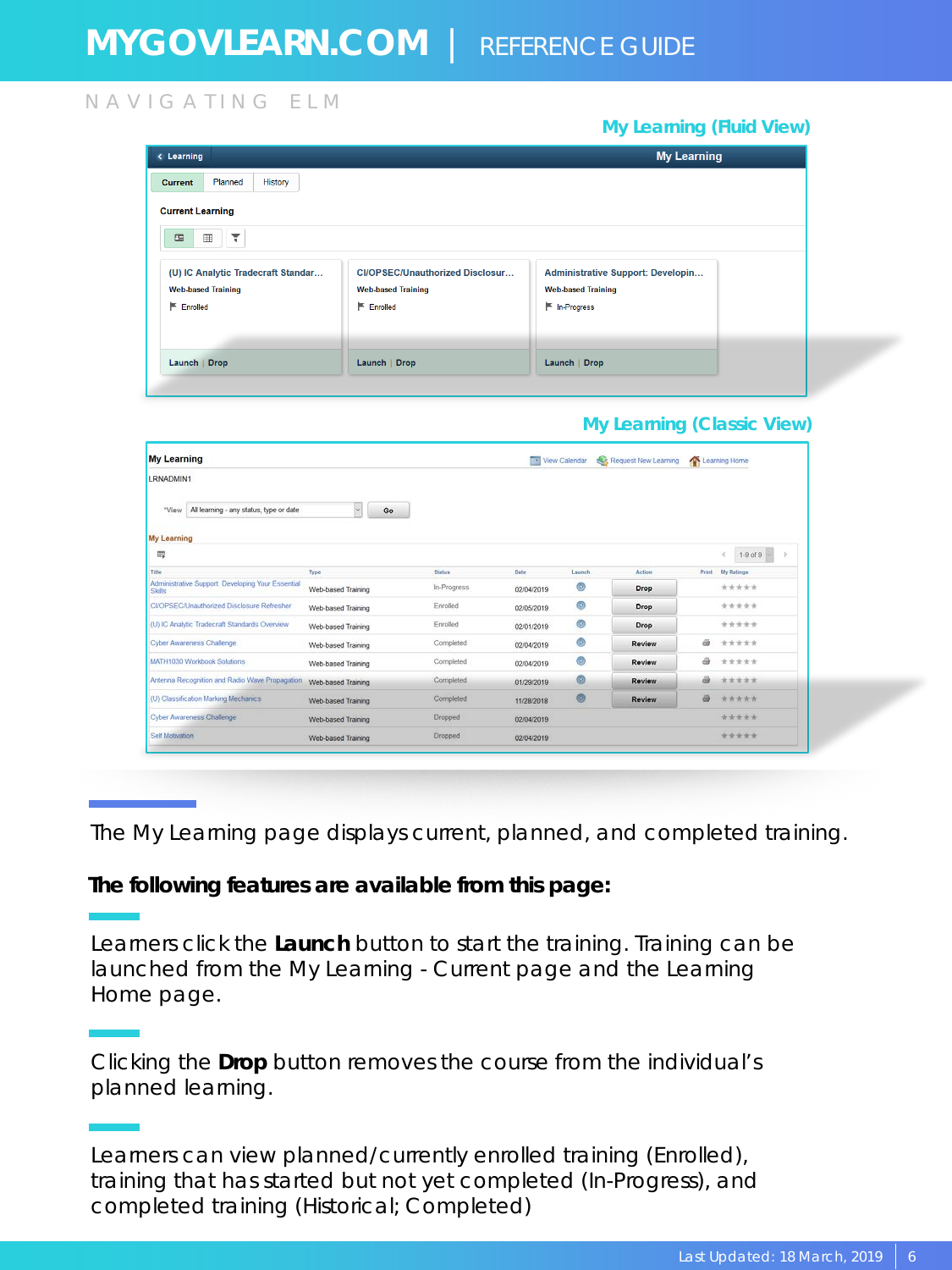NAVIGATING ELM

| <b>My Current Learning</b> |                                                                   |            |                      |          |                   | e            |                                                     |
|----------------------------|-------------------------------------------------------------------|------------|----------------------|----------|-------------------|--------------|-----------------------------------------------------|
| View All Learning          | $\checkmark$                                                      |            |                      |          |                   |              |                                                     |
| <b>Title</b>               | <b>Type</b>                                                       | Required   | <b>Status</b>        |          | <b>Due Date</b>   | Launch       |                                                     |
| Administrative Suppo       | Web-based Training                                                |            | In-Progress          |          |                   | $\mathsf{P}$ |                                                     |
| (U) IC Analytic Trad       | Web-based Training                                                |            | Enrolled             |          |                   |              |                                                     |
| CI/OPSEC/Unauthorize       | Web-based Training                                                |            | Enrolled             |          |                   |              |                                                     |
| (U) Classification M       | Web-based Training                                                |            | Completed            |          |                   | $\circ$      |                                                     |
| Antenna Recognition        | Web-based Training                                                |            | Completed            |          |                   | $\odot$      |                                                     |
|                            | Learning                                                          |            |                      |          |                   |              |                                                     |
|                            | View<br>All Learning<br>$\mathsf Q$<br>羁                          | $\backsim$ |                      |          |                   | Completion   |                                                     |
|                            | Title                                                             | Required   | <b>Status</b>        | Due Date | <b>Start Date</b> | Date         |                                                     |
|                            | Administrative Support: Develo.<br>(U) IC Analytic Tradecraft Sta |            | In-Progress          |          | 02/04/2019        |              |                                                     |
|                            | CI/OPSEC/Unauthorized Disclosu                                    |            | Enrolled<br>Enrolled |          |                   |              |                                                     |
|                            | (U) Classification Marking Mec.                                   |            | Completed            |          | 11/27/2018        | 11/28/2018   |                                                     |
|                            | Antenna Recognition and Radio                                     |            | Completed            |          | 01/29/2019        | 01/29/2019   | $1-9$ of $9$<br>Launch<br>۰<br>$^{\circ}$<br>۵<br>ග |
|                            | Cyber Awareness Challenge                                         |            | Completed            |          | 02/04/2019        | 02/04/2019   |                                                     |
|                            | MATH1030 Workbook Solutions                                       |            | Completed            |          |                   | 02/04/2019   | ۰                                                   |
|                            | Self Motivation                                                   |            | Dropped              |          |                   |              |                                                     |

Learners can also launch courses from the Learning Home page.

Use the My Current Learning pagelet to view all training or mandatory training. Click the **View** dropdown and select the appropriate option (All Learning or Required Learning).

The pagelet displays only the first five courses in the list. Learners can click the **View All** link at the bottom of the grid to display a complete list of courses, as indicated by the number displayed next to the link.